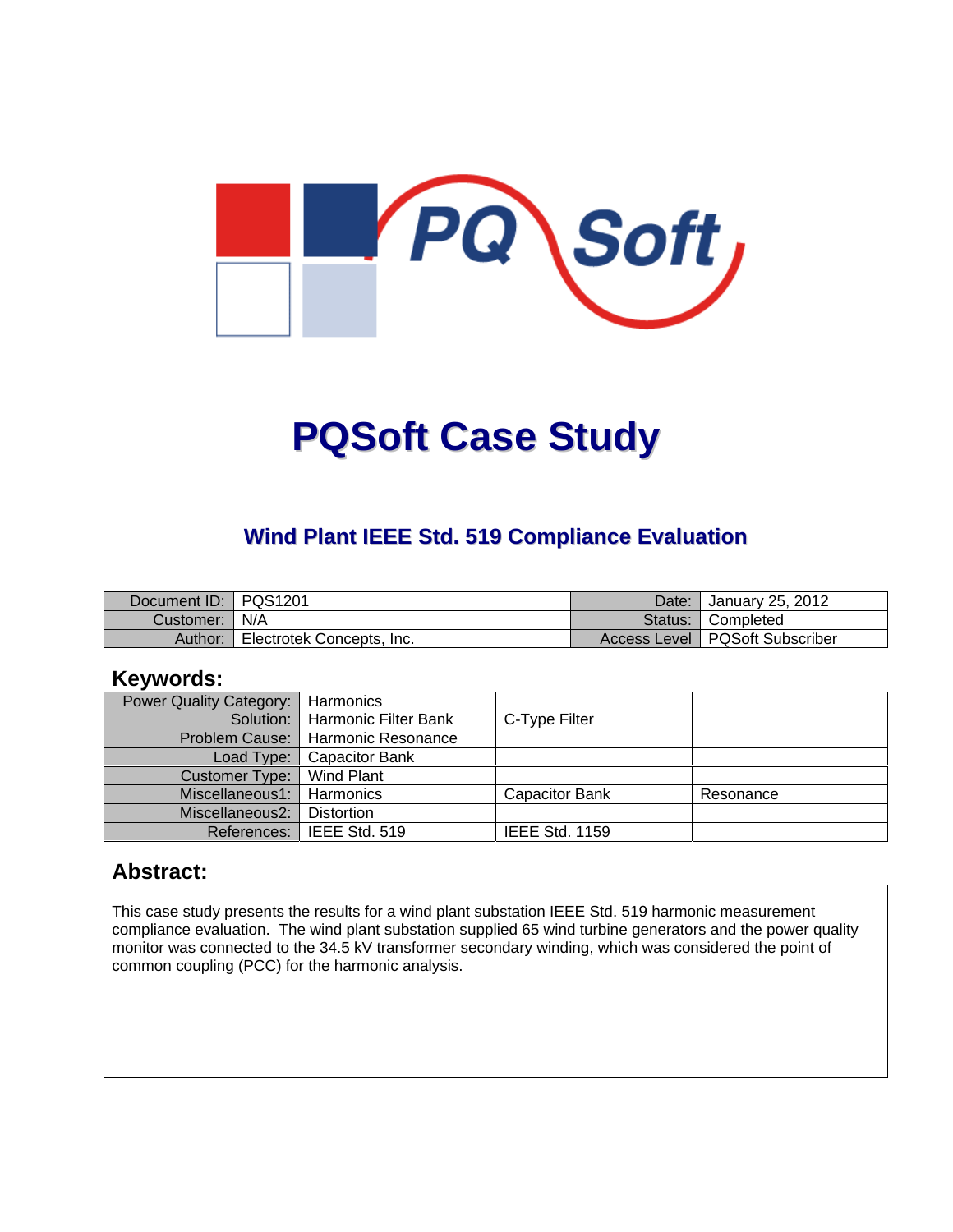# **TABLE OF CONTENTS**

# **LIST OF FIGURES**

| Figure 1 - Illustration of Oneline Diagram for Harmonic Measurement Data Evaluation3 |  |
|--------------------------------------------------------------------------------------|--|
|                                                                                      |  |
|                                                                                      |  |
|                                                                                      |  |
|                                                                                      |  |
|                                                                                      |  |
|                                                                                      |  |
|                                                                                      |  |
|                                                                                      |  |
| Figure 10 - Measured Statistical Summary of Current Distortion and Harmonics10       |  |
|                                                                                      |  |
|                                                                                      |  |

# **LIST OF TABLES**

### **RELATED STANDARDS**

IEEE Std. 519-1992

## **GLOSSARY AND ACRONYMS**

| DET. | Discreet Fourier Transform       |
|------|----------------------------------|
| PCC. | Point of Common Coupling         |
| TDD  | <b>Total Demand Distortion</b>   |
| THD. | <b>Total Harmonic Distortion</b> |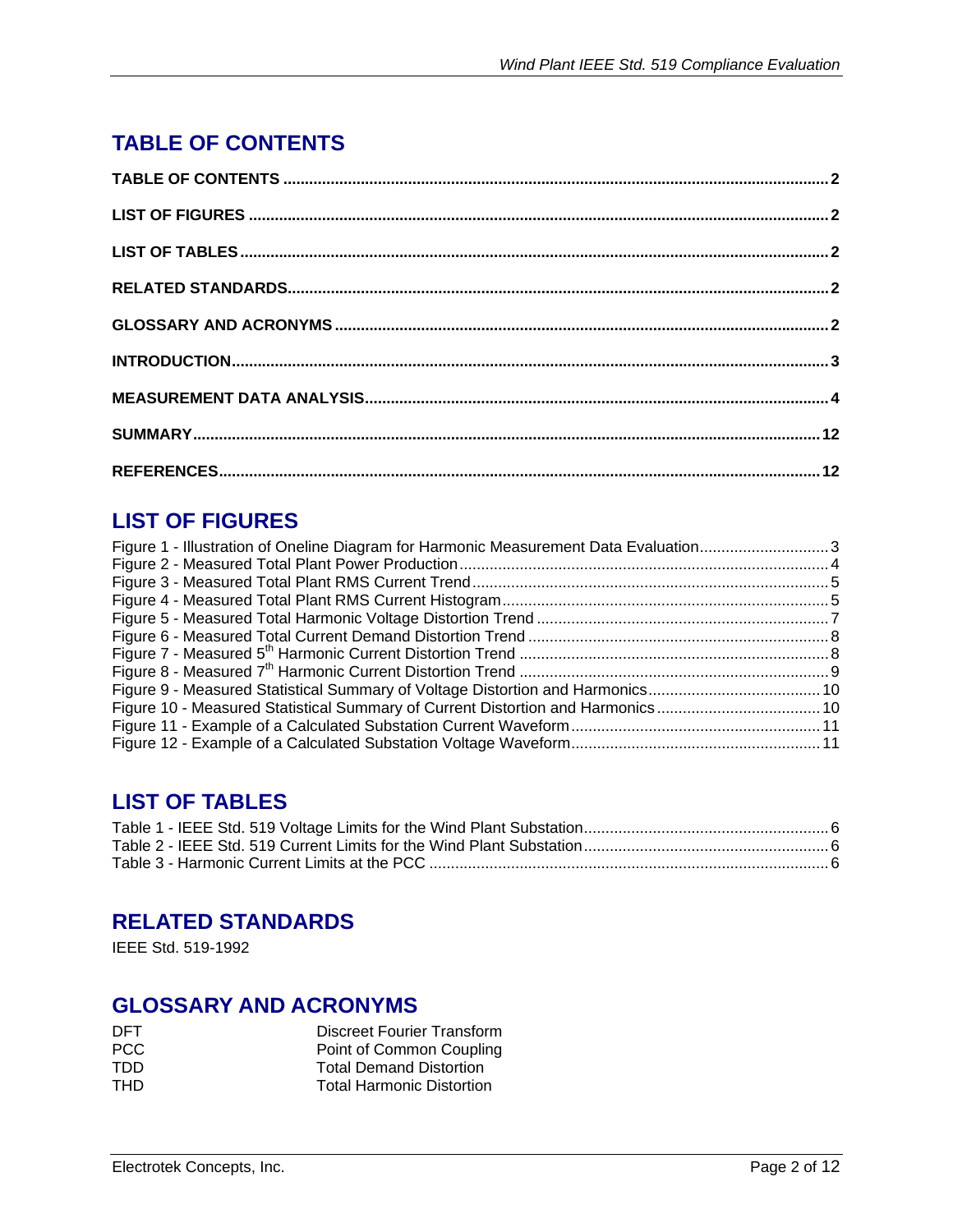# **INTRODUCTION**

A wind plant substation IEEE Std. 519 harmonic measurement compliance case study was completed for the 34.5 kV wind plant substation shown in Figure 1.



**Figure 1 - Illustration of Oneline Diagram for Harmonic Measurement Data Evaluation**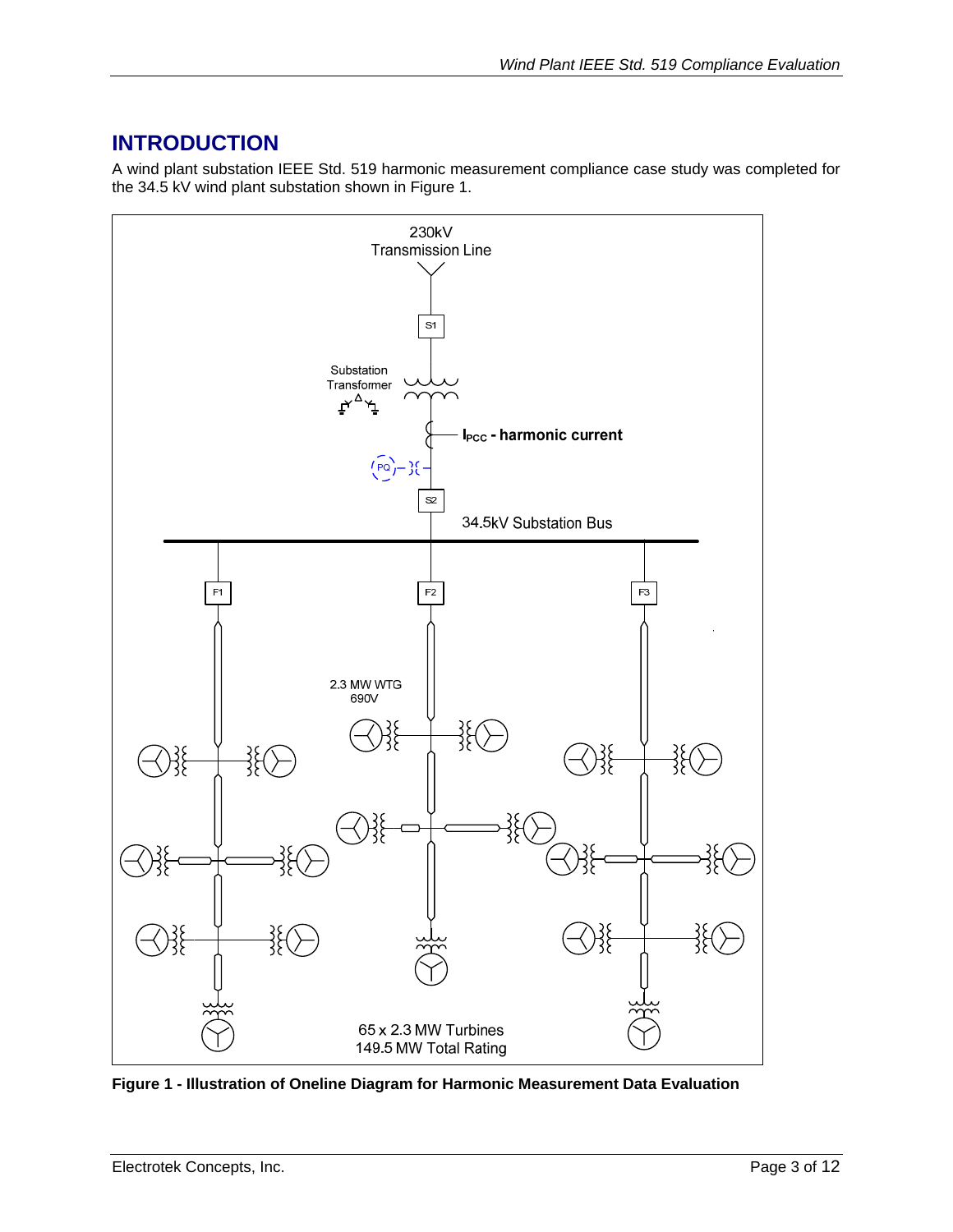The wind plant substation was supplied from a 230 kV transmission line and included a 180 MVA, 230/34.5/13.8 kV step-down transformer with a number of 34.5 kV collector circuits supplying 65 2.3 MW (690 V secondary) Type 4 full conversion wind turbine generators. The monitor was connected at the 34.5 kV transformer secondary, which was considered the point of common coupling (PCC).

The twenty-four day monitoring period was from November 16, 2009 through December 13, 2009. The power quality instrument used to complete the harmonic measurements was the Dranetz Power Xplorer PX5. The instrument samples voltages and currents at 256 points-per-cycle and follows the IEC 61000- 4-7 method for characterizing harmonic measurement data. This involves analysis of continuous 200msec samples and storing aggregated 10-minute minimum, average, and maximum trend data. The measurement and statistical harmonic analysis was completed using the PQView® program.

#### **MEASUREMENT DATA ANALYSIS**

Figure 2 shows the measured total plant power production during the twenty-four day monitoring period. Statistical analysis of the 61,901 individual steady-state power measurements yielded an average value of 27.081 MW, a maximum value of 144.872 MW, and a CP95 value of 129.203 MW. CP95 refers to the cumulative probability,  $95<sup>th</sup>$  percentile of a value.

Figure 3 shows the measured total plant rms (Phase A) current trend. The corresponding phase current histogram is shown in Figure 4. The average value was 543 A, the maximum value was 2,449 A, and the CP95 value was 2,177 A (130 MVA). The CP95 value was used for the facility load current rating in the IEEE Std. 519 harmonic analysis.



**Figure 2 - Measured Total Plant Power Production**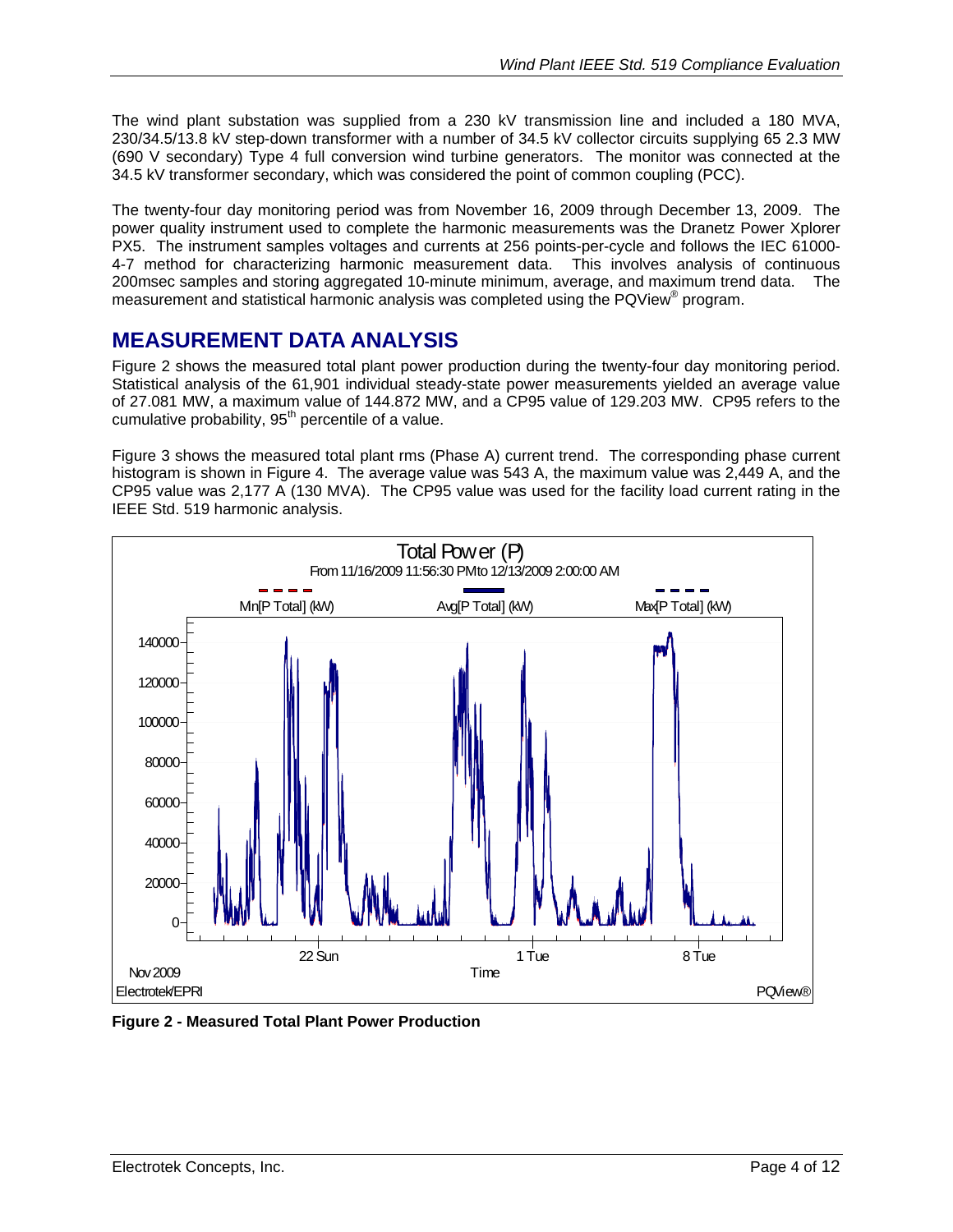

**Figure 3 - Measured Total Plant RMS Current Trend** 



**Figure 4 - Measured Total Plant RMS Current Histogram**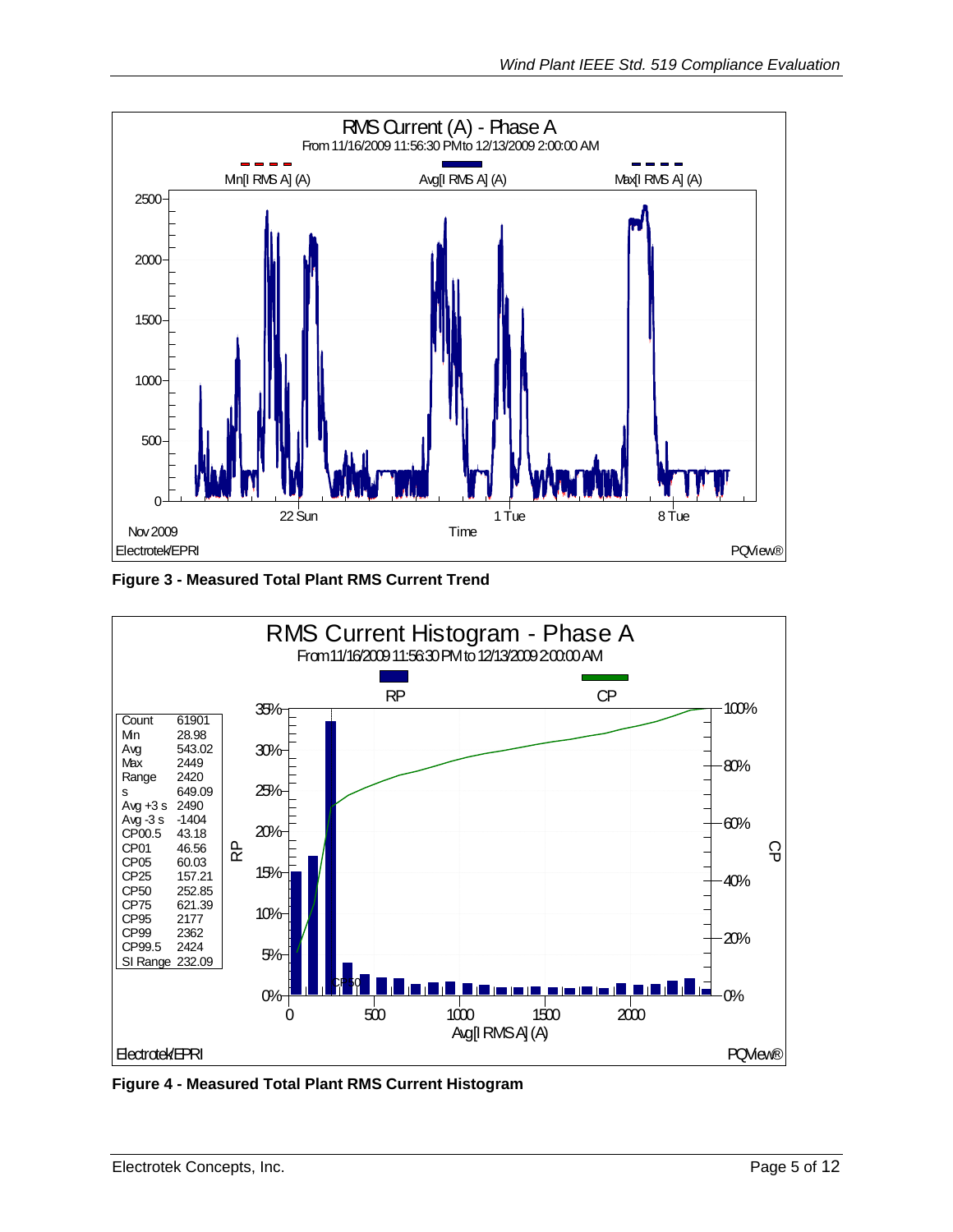The IEEE Std. 519 harmonic voltage distortion limits for the wind plant installation are summarized in Table 1. The harmonic measurement data is evaluated on a statistical basis where the limit must be met 95% of the time (CP95).

|  |  |  | Table 1 - IEEE Std. 519 Voltage Limits for the Wind Plant Substation |  |  |
|--|--|--|----------------------------------------------------------------------|--|--|
|--|--|--|----------------------------------------------------------------------|--|--|

| <b>Bus Voltage</b> | <b>Maximum Individual</b> | <b>Maximum Total Voltage</b> |  |
|--------------------|---------------------------|------------------------------|--|
| at PCC             | Harmonic Component (%)    | Distortion THD (%)           |  |
| 69 kV and Below    | 3.0                       | 5.0                          |  |

Figure 5 illustrates the corresponding measured total harmonic voltage distortion (THD) trend with an overlay of the IEEE Std. 519 total distortion ( $V<sub>THD</sub>$ ) limit of 5%. The average value was 2.18%, the maximum value was 4.23%, and the CP95 value was 4.09%. The measured voltage distortion was below the IEEE Std. 519 limit of 5%.

The harmonic current limits for the wind plant installation that are summarized in Table 2 are applied to the currents measured at the point of common coupling (PCC). The short-circuit ratio is not relevant for this application because the standard stipulates that power generation equipment must meet the most stringent limits. The limits are for the worst-case normal conditions lasting longer than one hour. For shorter periods, such as during start-ups or unusual operating conditions, the limits may be exceeded by 50%.

The standard provides the current limits as a percentage of  $I_L$ , the maximum load current. The measured CP95 value of the load current was 2,177 A (refer to Figure 4). Table 3 shows the resulting current in both percent and amperes. Each of the lower order harmonic currents (h<11) must be no more than 4% of the maximum load current.

| Individual Frequency Limits (%) - 120 V - 69 kV                                                                               |        |     |     |                                                 |        |     |  |
|-------------------------------------------------------------------------------------------------------------------------------|--------|-----|-----|-------------------------------------------------|--------|-----|--|
| $I_{sc}/I_L$                                                                                                                  | h < 11 |     |     | $11 \le h < 17$ $17 \le h < 23$ $23 \le h < 35$ | 35 < h | TDD |  |
| $< 20^{\degree}$                                                                                                              | 4.0    | 2.0 | 1.5 | 0.6                                             | 0.3    | 5.0 |  |
| Even harmonics are limited to 25% of the odd harmonic limits above.                                                           |        |     |     |                                                 |        |     |  |
| All power generation equipment is limited to these values of current distortion, regardless of actual short<br>circuit ratio. |        |     |     |                                                 |        |     |  |
| Where: $IL = Maximum$ demand load current at the PCC.                                                                         |        |     |     |                                                 |        |     |  |

#### **Table 2 - IEEE Std. 519 Current Limits for the Wind Plant Substation**

#### **Table 3 - Harmonic Current Limits at the PCC**

| Individual Frequency Limits (%) - 120 V - 69 kV |        |      |      |                                                     |             |            |  |
|-------------------------------------------------|--------|------|------|-----------------------------------------------------|-------------|------------|--|
| Limits                                          | h < 11 |      |      | $11 \le h < 17$   $17 \le h < 23$   $23 \le h < 35$ | $35 \leq h$ | <b>TDD</b> |  |
| %                                               | 4.0    | 2.0  | 1.5  | 0.6                                                 | 0.3         | 5.0        |  |
| Amps                                            | 87.1   | 43.5 | 32.7 | 13.1                                                | 6.5         | 108.9      |  |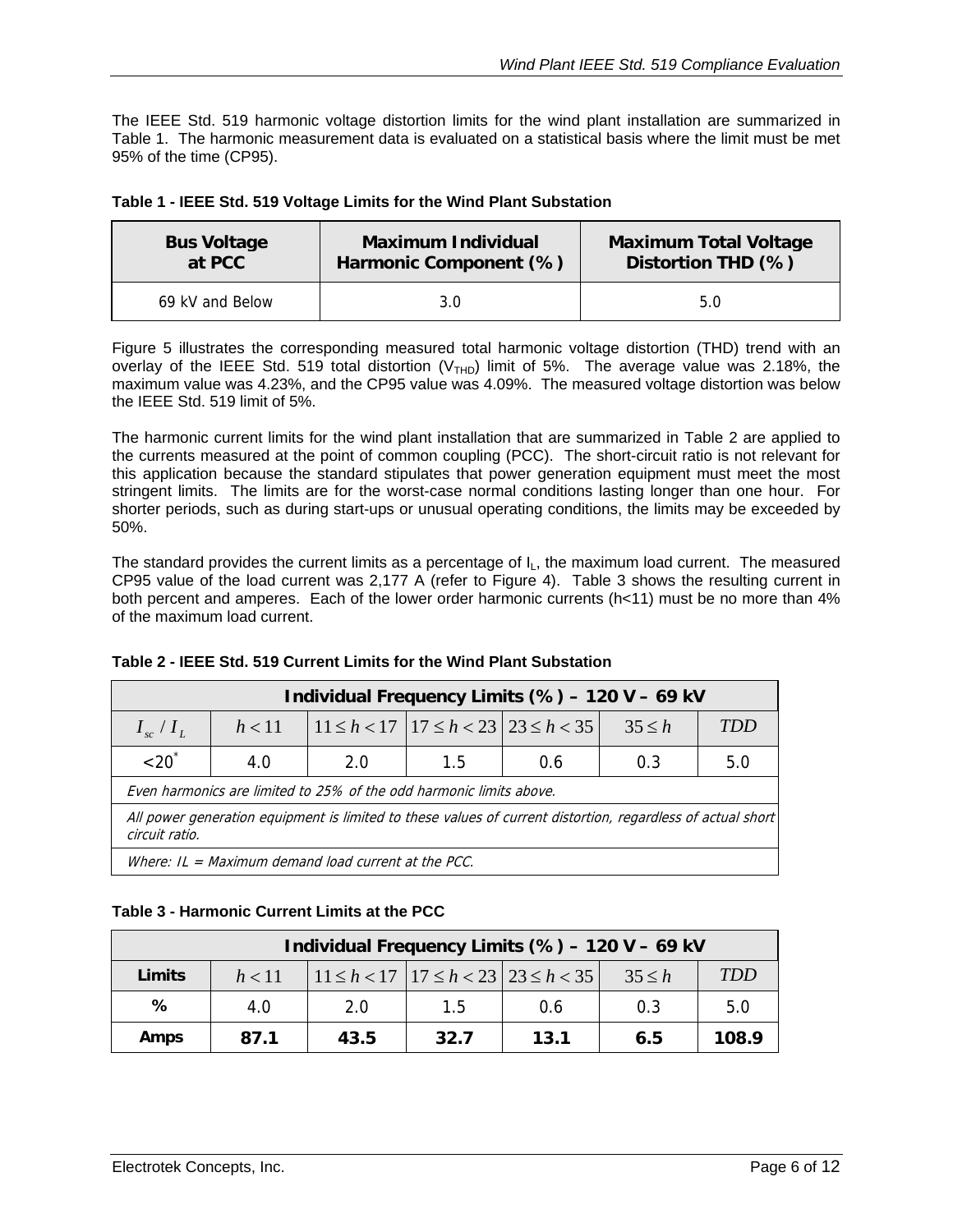

**Figure 5 - Measured Total Harmonic Voltage Distortion Trend** 

Figure 6 shows the measured total demand distortion (TDD) current trend with an overlay of the IEEE Std. 519 current distortion limit of 108.9 A. The average value was 35.75 A, the maximum value was 54.55 A, and the CP95 value was 51.65 A. The measured total demand current distortion was well below the IEEE Std. 519 limit of 5% (or 109.8 A).

Figure 7 shows the measured  $5<sup>th</sup>$  harmonic current distortion trend in amperes with an overlay of the IEEE Std. 519 current distortion limit of 87.1 A. The average value was 11.63 A, the maximum value was 28.92 A, and the CP95 value was 23.24 A. The measured  $5<sup>th</sup>$  harmonic current distortion was below the IEEE Std. 519 limit of 4% (or 87.1 A).

Figure 8 shows the measured  $7<sup>th</sup>$  harmonic current distortion trend in amperes with an overlay of the IEEE Std. 519 current distortion limit of 87.1 A. The average value was 30.91 A, the maximum value was 48.01 A, and the CP95 value was 43.80 A. The measured  $7<sup>th</sup>$  harmonic current distortion was below the IEEE Std. 519 limit of 4% (or 87.1 A).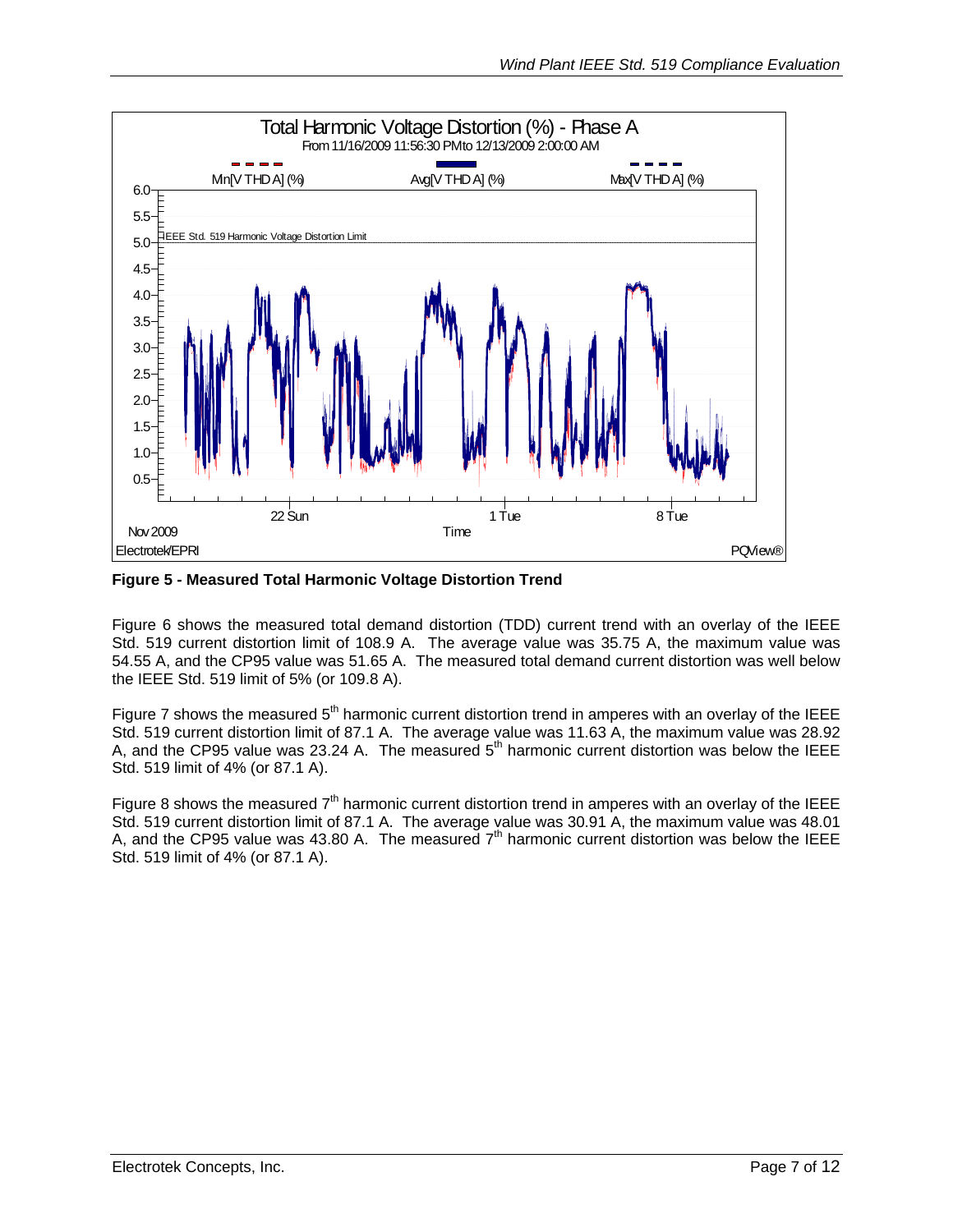

**Figure 6 - Measured Total Current Demand Distortion Trend** 



**Figure 7 - Measured 5th Harmonic Current Distortion Trend**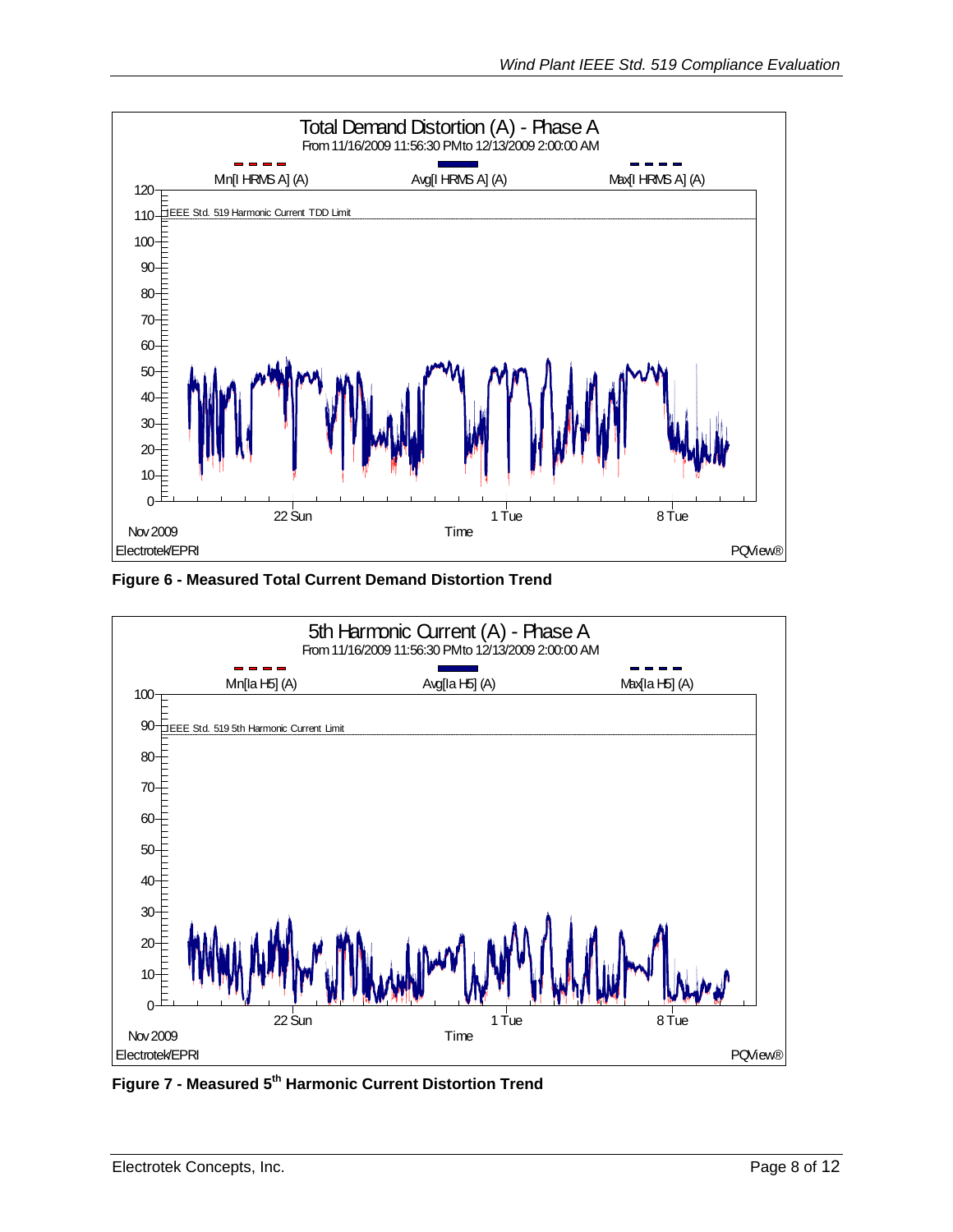

**Figure 8 - Measured 7th Harmonic Current Distortion Trend**

Figure 9 shows the statistical summary of total harmonic voltage distortion ( $V<sub>THD</sub>$ ) and a number of the individual harmonics for the twenty-four day monitoring period. The analysis shows that the predominate harmonics for the measured substation bus voltages were the  $5<sup>th</sup>$ ,  $7<sup>th</sup>$ , 11<sup>th</sup>, and 13<sup>th</sup>. The measured values were below the IEEE Std. 519 voltage distortion limits, which were 5% THD and 3% for any individual harmonic.

The statistical summary in Figure 9 corresponds to the voltage distortion measurement data previously shown in Figure 5 (voltage distortion trend). Statistical analysis of the measurement data yielded a CP05 of 0.75%, an average distortion of 2.18%, and CP95 value of 4.09%.

Figure 10 shows the corresponding statistical summary of total harmonic current distortion and a number of the individual harmonics for the twenty-four day monitoring period. The analysis shows that the predominate harmonics for the measured substation currents were the  $5<sup>th</sup>$ ,  $7<sup>th</sup>$ , 11<sup>th</sup>, and 13<sup>th</sup>. The base current for the statistical summary was 2,177 A, which was the CP95 load current value previously used in the IEEE Std. 519 evaluation.

The statistical summary in Figure 10 corresponds to the harmonic current data previously shown in Figure 6 (current demand distortion trend). Statistical analysis yielded a CP05 value of 0.74%, an average current of 1.64%, and a CP95 value of 2.37%. Analysis of the measurement results showed that the harmonic currents did not exceed the IEEE Std. 519 TDD limits during the twenty-four day measurement period.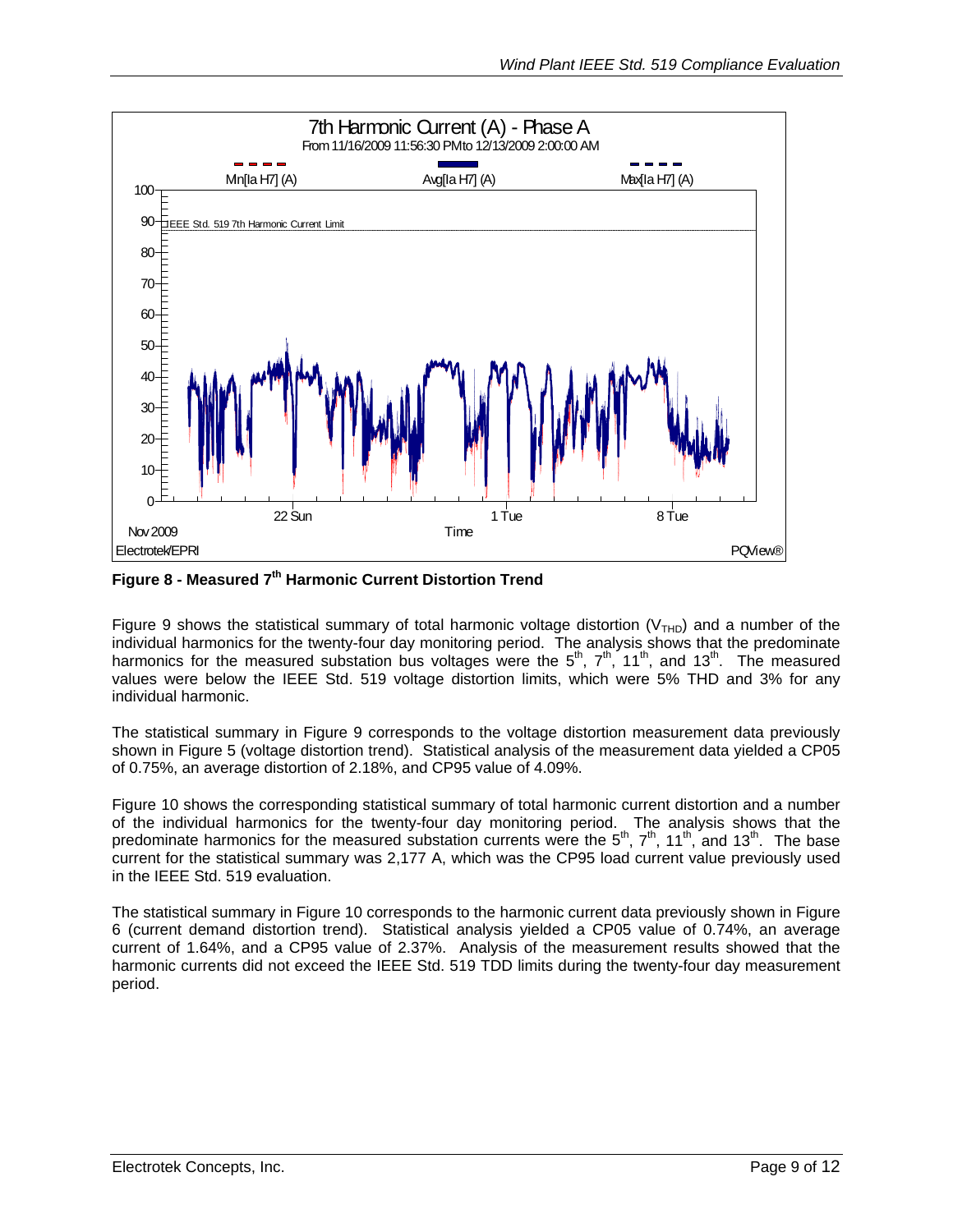

**Figure 9 - Measured Statistical Summary of Voltage Distortion and Harmonics**



**Figure 10 - Measured Statistical Summary of Current Distortion and Harmonics**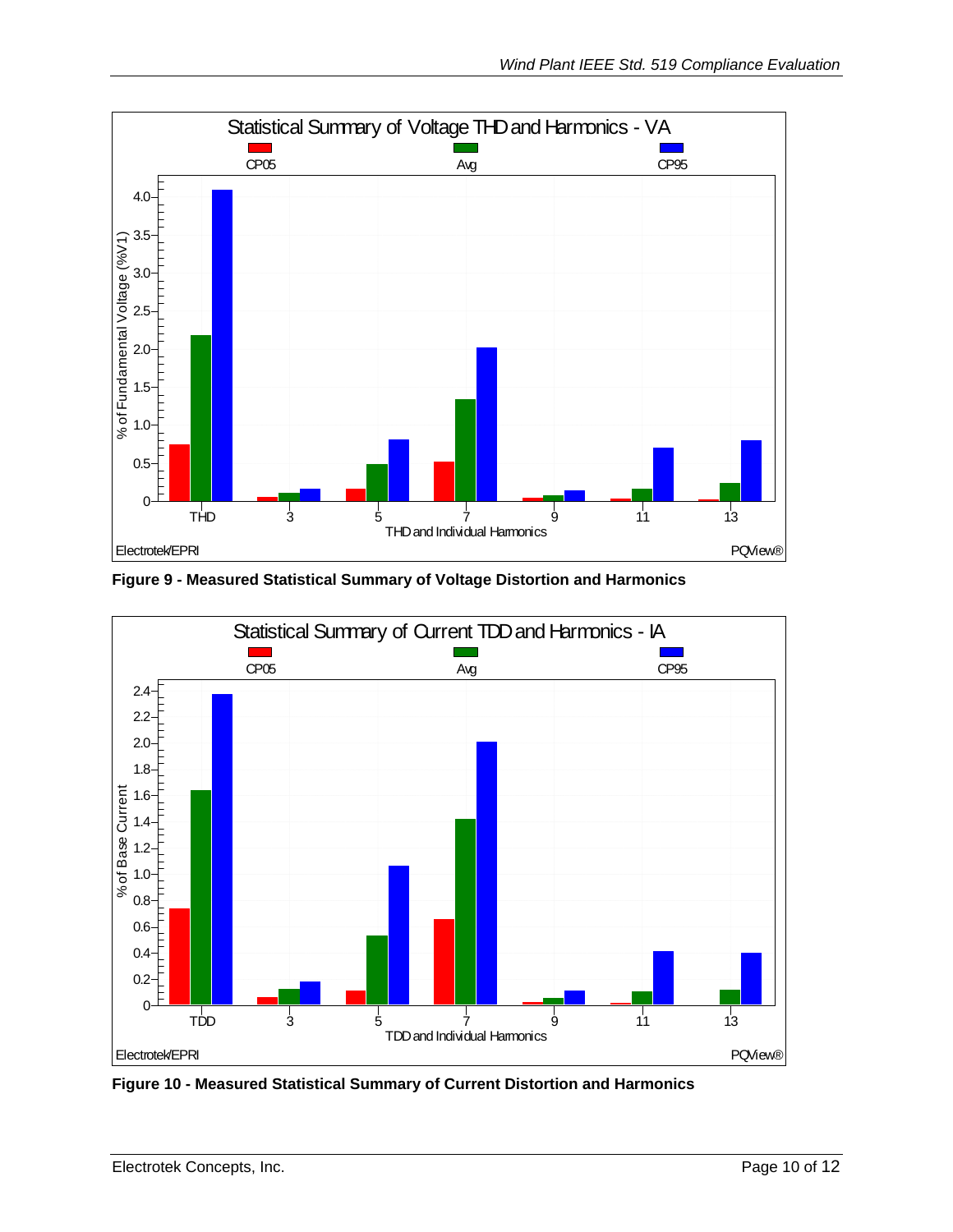Figure 11 shows one sample calculated harmonic current waveform from the measured harmonic spectrum data. The waveform was created using an inverse DFT with 256 points per cycle. The fundamental frequency current value was 254.9 A, the rms current value was 255.7 A, and the current distortion was 7.83%.



**Figure 11 - Example of a Calculated Substation Current Waveform**

Figure 12 shows the corresponding calculated voltage waveform created using the measured harmonic spectrum data. The fundamental frequency voltage was 20.395 kV, the rms voltage was 20.089 kV, and the voltage distortion was 3.33%.



**Figure 12 - Example of a Calculated Substation Voltage Waveform**